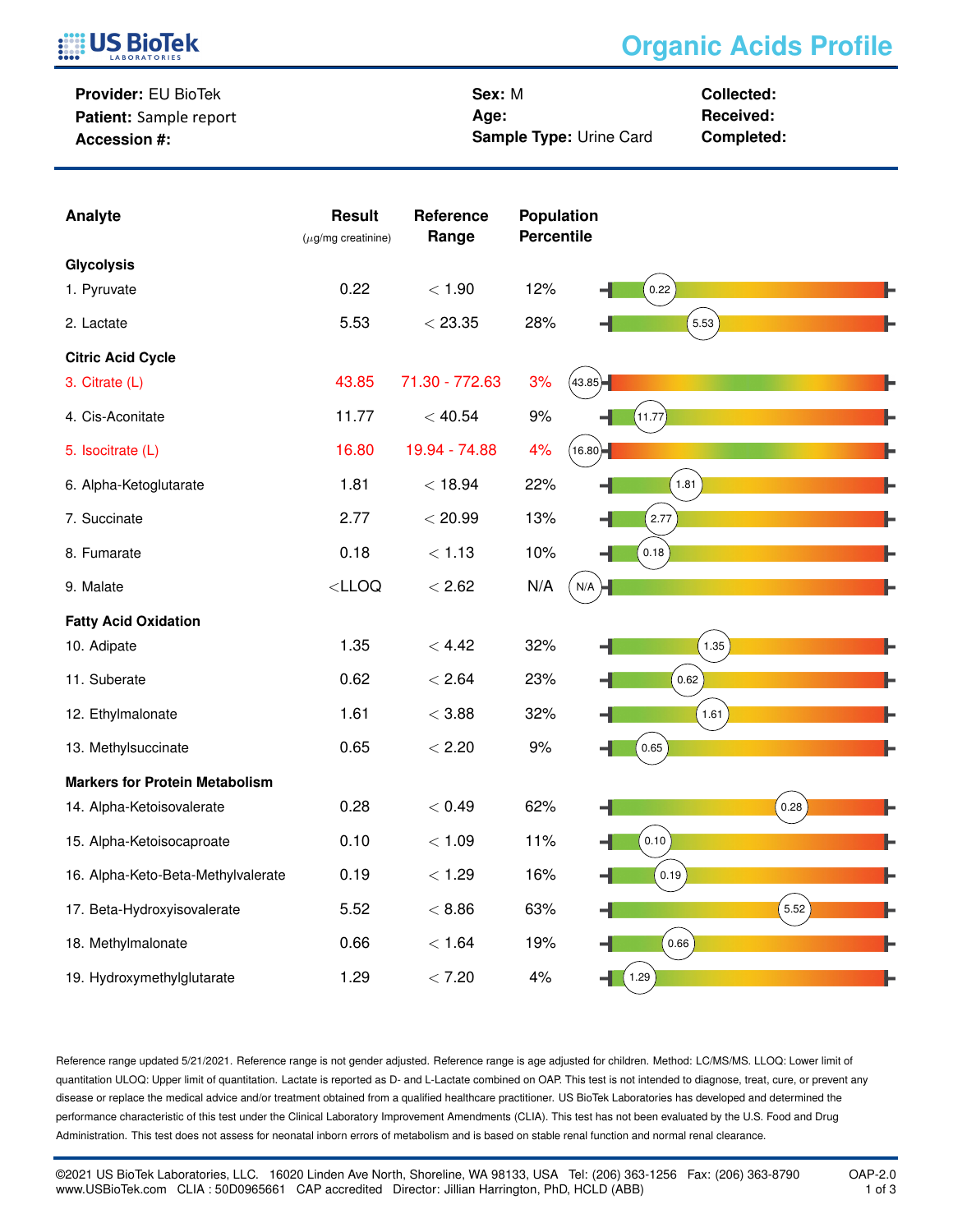

## **Organic Acids Profile**

**Provider:** EU BioTek **Patient:** Sample report **Accession #:**

**Sex:** M **Age: Sample Type:** Urine Card **Collected: Received: Completed:**

| Analyte                                       | <b>Result</b><br>$(\mu$ g/mg creatinine) | Reference<br>Range | <b>Population</b><br><b>Percentile</b> |        |
|-----------------------------------------------|------------------------------------------|--------------------|----------------------------------------|--------|
| <b>Ketone Metabolites</b>                     |                                          |                    |                                        |        |
| 20. Alpha-Hydroxybutyrate                     | 0.38                                     | < 1.24             | 42%                                    | 0.38   |
| 21. Beta-Hydroxybutyrate                      | $<$ LLOQ                                 | < 8.09             | N/A<br>$N/A$ $\rightarrow$             |        |
| <b>Markers of Neurotransmitter Metabolism</b> |                                          |                    |                                        |        |
| 22. Vanilmandelate                            | 2.14                                     | < 3.64             | 37%                                    | 2.14   |
| 23. Homovanillate                             | 1.84                                     | < 6.66             | 10%                                    | 1.84   |
| 24. 5-Hydroxyindoleacetate                    | 2.15                                     | $1.17 - 8.06$      | 32%                                    | 2.15   |
| 25. Quinolinate                               | 2.63                                     | < 5.37             | 30%                                    | 2.63   |
| 26. Kynurenate                                | 1.09                                     | < 2.49             | 23%                                    | 1.09   |
| <b>Markers of Detoxification</b>              |                                          |                    |                                        |        |
| 27. Para-Hydroxyphenyllactate                 | 0.37                                     | < 1.55             | 17%                                    | 0.37   |
| 28. Orotate                                   | 0.36                                     | < 1.04             | 16%                                    | 0.36   |
| 29. Pyroglutamate                             | 20.26                                    | 14.58 - 37.47      | 31%                                    | 20.26  |
| 30. Benzoate                                  | $<$ LLOQ                                 | < 6.87             | N/A<br>N/A                             |        |
| 31. Hippurate                                 | 135.99                                   | 17.13 - 768.53     | 48%                                    | 135.99 |
| <b>Markers of Bacterial Metabolism</b>        |                                          |                    |                                        |        |
| 32. Para-Hydroxybenzoate                      | 0.70                                     | < 1.43             | 73%                                    | 0.70   |
| 33. Para-Hydroxyphenylacetate                 | 6.04                                     | < 26.39            | 9%                                     | 6.04   |
| 34. 2-Hydroxyphenylacetate                    | 0.57                                     | < 1.24             | 23%                                    | 0.57   |
| 35. 3-Indoleacetate                           | 1.40                                     | $0.46 - 9.21$      | 36%                                    | 1.40   |
| 36. Tricarballylate                           | 0.07                                     | < 1.06             | 7%                                     | 0.07   |

Reference range updated 5/21/2021. Reference range is not gender adjusted. Reference range is age adjusted for children. Method: LC/MS/MS. LLOQ: Lower limit of quantitation ULOQ: Upper limit of quantitation. Lactate is reported as D- and L-Lactate combined on OAP. This test is not intended to diagnose, treat, cure, or prevent any disease or replace the medical advice and/or treatment obtained from a qualified healthcare practitioner. US BioTek Laboratories has developed and determined the performance characteristic of this test under the Clinical Laboratory Improvement Amendments (CLIA). This test has not been evaluated by the U.S. Food and Drug Administration. This test does not assess for neonatal inborn errors of metabolism and is based on stable renal function and normal renal clearance.